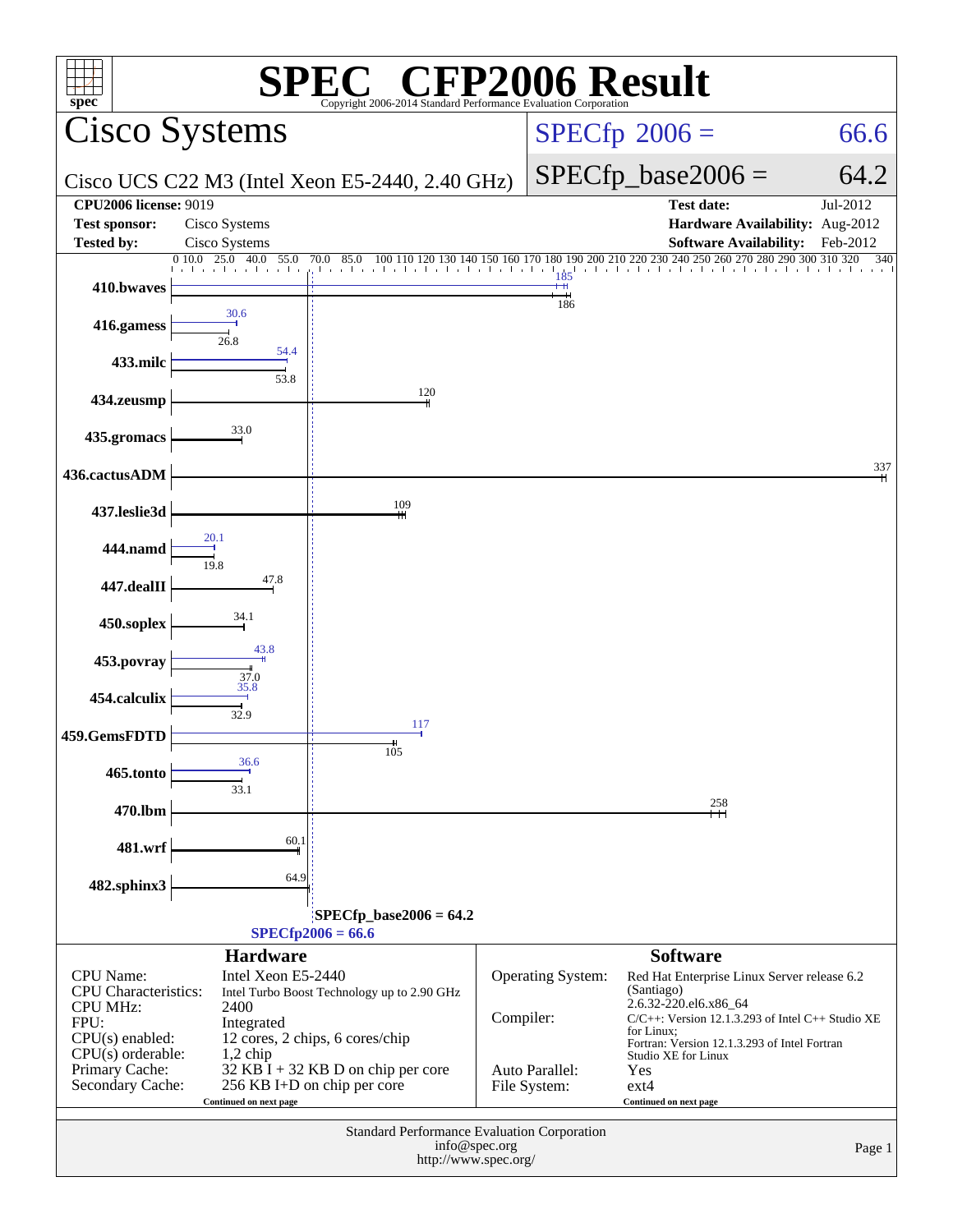

#### **[Operating System Notes](http://www.spec.org/auto/cpu2006/Docs/result-fields.html#OperatingSystemNotes)**

Stack size set to unlimited using "ulimit -s unlimited"

#### **[Platform Notes](http://www.spec.org/auto/cpu2006/Docs/result-fields.html#PlatformNotes)**

 Sysinfo program /opt/cpu2006-1.2/config/sysinfo.rev6800 \$Rev: 6800 \$ \$Date:: 2011-10-11 #\$ 6f2ebdff5032aaa42e583f96b07f99d3 running on localhost.localdomain Sun Jul 1 22:20:41 2012

 This section contains SUT (System Under Test) info as seen by some common utilities. To remove or add to this section, see: <http://www.spec.org/cpu2006/Docs/config.html#sysinfo>

From /proc/cpuinfo

Continued on next page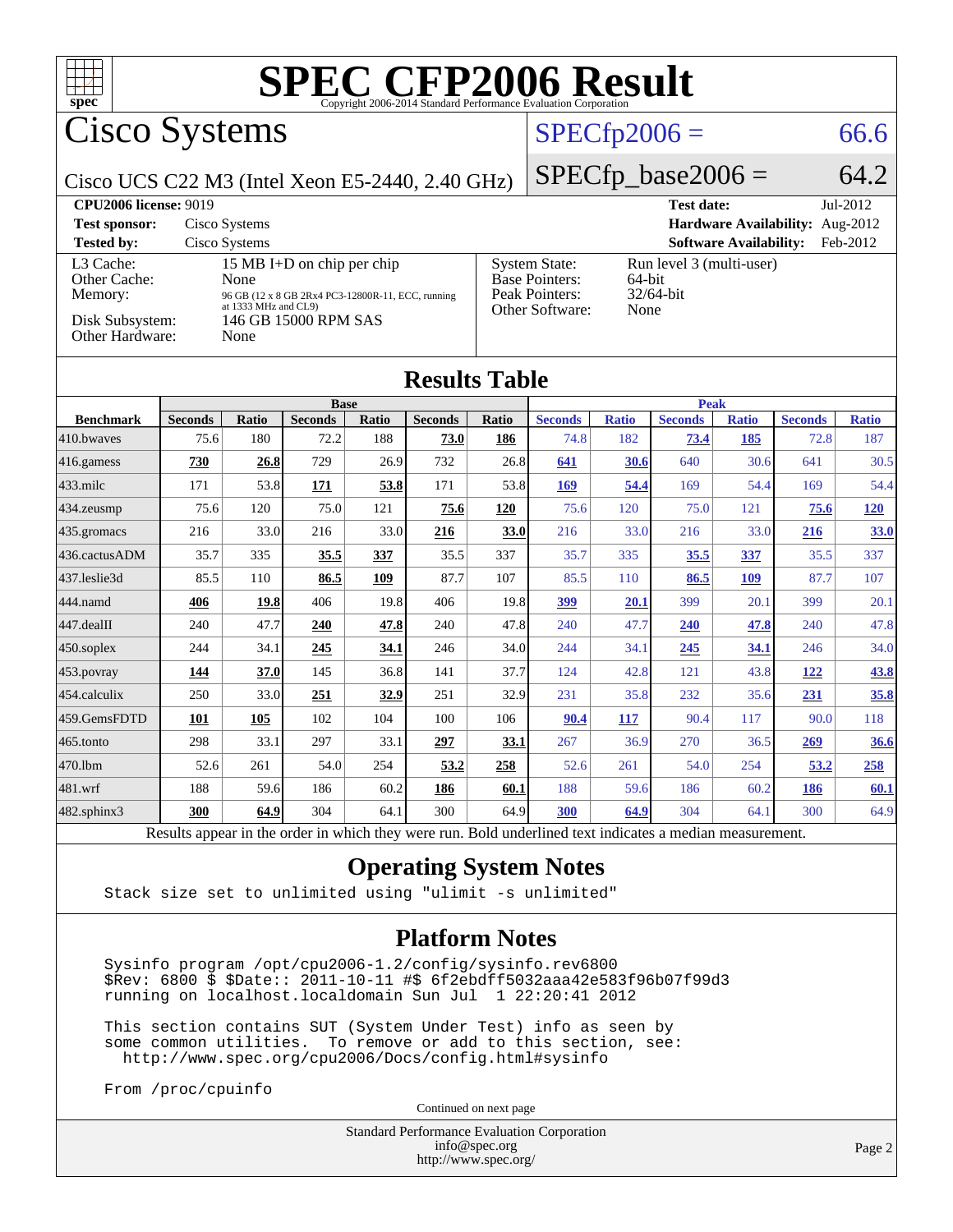

Cisco Systems

 $SPECTp2006 = 66.6$ 

Cisco UCS C22 M3 (Intel Xeon E5-2440, 2.40 GHz)

 $SPECTp\_base2006 = 64.2$ 

**[CPU2006 license:](http://www.spec.org/auto/cpu2006/Docs/result-fields.html#CPU2006license)** 9019 **[Test date:](http://www.spec.org/auto/cpu2006/Docs/result-fields.html#Testdate)** Jul-2012 **[Test sponsor:](http://www.spec.org/auto/cpu2006/Docs/result-fields.html#Testsponsor)** Cisco Systems **[Hardware Availability:](http://www.spec.org/auto/cpu2006/Docs/result-fields.html#HardwareAvailability)** Aug-2012 **[Tested by:](http://www.spec.org/auto/cpu2006/Docs/result-fields.html#Testedby)** Cisco Systems **[Software Availability:](http://www.spec.org/auto/cpu2006/Docs/result-fields.html#SoftwareAvailability)** Feb-2012

#### **[Platform Notes \(Continued\)](http://www.spec.org/auto/cpu2006/Docs/result-fields.html#PlatformNotes)**

 model name : Intel(R) Xeon(R) CPU E5-2440 0 @ 2.40GHz 2 "physical id"s (chips) 12 "processors" cores, siblings (Caution: counting these is hw and system dependent. The following excerpts from /proc/cpuinfo might not be reliable. Use with caution.) cpu cores : 6 siblings : 6 physical 0: cores 0 1 2 3 4 5 physical 1: cores 0 1 2 3 4 5 cache size : 15360 KB From /proc/meminfo MemTotal: 99042468 kB HugePages\_Total: 0<br>Hugepagesize: 2048 kB Hugepagesize: /usr/bin/lsb\_release -d Red Hat Enterprise Linux Server release 6.2 (Santiago) From /etc/\*release\* /etc/\*version\* redhat-release: Red Hat Enterprise Linux Server release 6.2 (Santiago) system-release: Red Hat Enterprise Linux Server release 6.2 (Santiago) system-release-cpe: cpe:/o:redhat:enterprise\_linux:6server:ga:server uname -a: Linux localhost.localdomain 2.6.32-220.el6.x86\_64 #1 SMP Wed Nov 9 08:03:13 EST 2011 x86\_64 x86\_64 x86\_64 GNU/Linux run-level 3 Jul 1 22:07 SPEC is set to: /opt/cpu2006-1.2 Filesystem Type Size Used Avail Use% Mounted on<br>
/dev/sdal ext4 134G 10G 118G 8% /  $/\text{dev/sdal}$  ext4 134G 10G 118G Additional information from dmidecode: Memory: 12x 0xCE00 M393B1K70DH0-YK0 8 GB 1600 MHz 2 rank (End of data from sysinfo program)

#### **[General Notes](http://www.spec.org/auto/cpu2006/Docs/result-fields.html#GeneralNotes)**

Environment variables set by runspec before the start of the run: KMP\_AFFINITY = "granularity=fine,compact,1,0" LD\_LIBRARY\_PATH = "/opt/cpu2006-1.2/libs/32:/opt/cpu2006-1.2/libs/64" OMP\_NUM\_THREADS = "12" Intel HT Technology=disable Binaries compiled on a system with 2 X Intel Xeon E5-2690 CPU + 128 GB memory using RHEL 6.2 Transparent Huge Pages enabled with: echo always > /sys/kernel/mm/redhat\_transparent\_hugepage/enabled Continued on next page

Standard Performance Evaluation Corporation [info@spec.org](mailto:info@spec.org) <http://www.spec.org/>

Page 3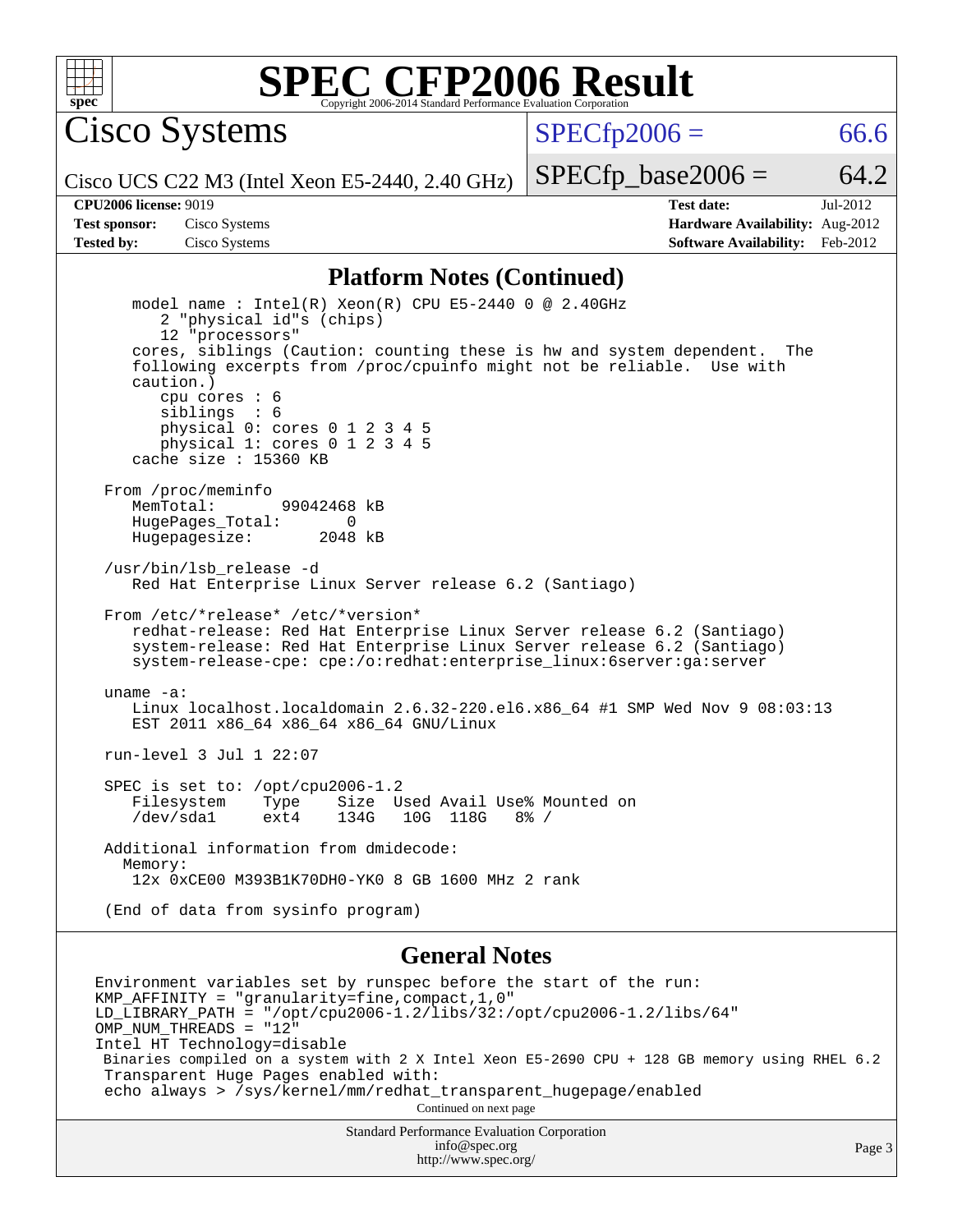

Cisco Systems

 $SPECfp2006 = 66.6$  $SPECfp2006 = 66.6$ 

Cisco UCS C22 M3 (Intel Xeon E5-2440, 2.40 GHz)

**[Tested by:](http://www.spec.org/auto/cpu2006/Docs/result-fields.html#Testedby)** Cisco Systems **[Software Availability:](http://www.spec.org/auto/cpu2006/Docs/result-fields.html#SoftwareAvailability)** Feb-2012

 $SPECfp\_base2006 = 64.2$ **[CPU2006 license:](http://www.spec.org/auto/cpu2006/Docs/result-fields.html#CPU2006license)** 9019 **[Test date:](http://www.spec.org/auto/cpu2006/Docs/result-fields.html#Testdate)** Jul-2012 **[Test sponsor:](http://www.spec.org/auto/cpu2006/Docs/result-fields.html#Testsponsor)** Cisco Systems **[Hardware Availability:](http://www.spec.org/auto/cpu2006/Docs/result-fields.html#HardwareAvailability)** Aug-2012

#### **[General Notes \(Continued\)](http://www.spec.org/auto/cpu2006/Docs/result-fields.html#GeneralNotes)**

Filesystem page cache cleared with:<br>echo 1> /proc/sys/ym/drop cac /proc/sys/vm/drop\_caches

## **[Base Compiler Invocation](http://www.spec.org/auto/cpu2006/Docs/result-fields.html#BaseCompilerInvocation)**

[C benchmarks](http://www.spec.org/auto/cpu2006/Docs/result-fields.html#Cbenchmarks):  $\text{icc}$  -m64

[C++ benchmarks:](http://www.spec.org/auto/cpu2006/Docs/result-fields.html#CXXbenchmarks)

[icpc -m64](http://www.spec.org/cpu2006/results/res2012q3/cpu2006-20120823-24300.flags.html#user_CXXbase_intel_icpc_64bit_bedb90c1146cab66620883ef4f41a67e)

[Fortran benchmarks](http://www.spec.org/auto/cpu2006/Docs/result-fields.html#Fortranbenchmarks): [ifort -m64](http://www.spec.org/cpu2006/results/res2012q3/cpu2006-20120823-24300.flags.html#user_FCbase_intel_ifort_64bit_ee9d0fb25645d0210d97eb0527dcc06e)

[Benchmarks using both Fortran and C](http://www.spec.org/auto/cpu2006/Docs/result-fields.html#BenchmarksusingbothFortranandC): [icc -m64](http://www.spec.org/cpu2006/results/res2012q3/cpu2006-20120823-24300.flags.html#user_CC_FCbase_intel_icc_64bit_0b7121f5ab7cfabee23d88897260401c) [ifort -m64](http://www.spec.org/cpu2006/results/res2012q3/cpu2006-20120823-24300.flags.html#user_CC_FCbase_intel_ifort_64bit_ee9d0fb25645d0210d97eb0527dcc06e)

### **[Base Portability Flags](http://www.spec.org/auto/cpu2006/Docs/result-fields.html#BasePortabilityFlags)**

| 410.bwaves: -DSPEC CPU LP64                 |                                                                |
|---------------------------------------------|----------------------------------------------------------------|
| 416.gamess: -DSPEC_CPU_LP64                 |                                                                |
| 433.milc: -DSPEC CPU LP64                   |                                                                |
| 434.zeusmp: -DSPEC_CPU_LP64                 |                                                                |
| 435.gromacs: -DSPEC_CPU_LP64 -nofor_main    |                                                                |
| 436.cactusADM: -DSPEC_CPU_LP64 -nofor main  |                                                                |
| 437.leslie3d: -DSPEC CPU LP64               |                                                                |
| 444.namd: -DSPEC CPU LP64                   |                                                                |
| 447.dealII: -DSPEC CPU LP64                 |                                                                |
| 450.soplex: -DSPEC CPU LP64                 |                                                                |
| 453.povray: -DSPEC_CPU_LP64                 |                                                                |
| 454.calculix: - DSPEC CPU LP64 - nofor main |                                                                |
| 459. GemsFDTD: - DSPEC CPU LP64             |                                                                |
| 465.tonto: -DSPEC CPU LP64                  |                                                                |
| 470.1bm: - DSPEC CPU LP64                   |                                                                |
|                                             | 481.wrf: -DSPEC CPU_LP64 -DSPEC_CPU_CASE_FLAG -DSPEC_CPU_LINUX |
| 482.sphinx3: -DSPEC_CPU_LP64                |                                                                |

### **[Base Optimization Flags](http://www.spec.org/auto/cpu2006/Docs/result-fields.html#BaseOptimizationFlags)**

[C benchmarks](http://www.spec.org/auto/cpu2006/Docs/result-fields.html#Cbenchmarks): [-xAVX](http://www.spec.org/cpu2006/results/res2012q3/cpu2006-20120823-24300.flags.html#user_CCbase_f-xAVX) [-ipo](http://www.spec.org/cpu2006/results/res2012q3/cpu2006-20120823-24300.flags.html#user_CCbase_f-ipo) [-O3](http://www.spec.org/cpu2006/results/res2012q3/cpu2006-20120823-24300.flags.html#user_CCbase_f-O3) [-no-prec-div](http://www.spec.org/cpu2006/results/res2012q3/cpu2006-20120823-24300.flags.html#user_CCbase_f-no-prec-div) [-static](http://www.spec.org/cpu2006/results/res2012q3/cpu2006-20120823-24300.flags.html#user_CCbase_f-static) [-parallel](http://www.spec.org/cpu2006/results/res2012q3/cpu2006-20120823-24300.flags.html#user_CCbase_f-parallel) [-opt-prefetch](http://www.spec.org/cpu2006/results/res2012q3/cpu2006-20120823-24300.flags.html#user_CCbase_f-opt-prefetch) [-ansi-alias](http://www.spec.org/cpu2006/results/res2012q3/cpu2006-20120823-24300.flags.html#user_CCbase_f-ansi-alias)

[C++ benchmarks:](http://www.spec.org/auto/cpu2006/Docs/result-fields.html#CXXbenchmarks) [-xAVX](http://www.spec.org/cpu2006/results/res2012q3/cpu2006-20120823-24300.flags.html#user_CXXbase_f-xAVX) [-ipo](http://www.spec.org/cpu2006/results/res2012q3/cpu2006-20120823-24300.flags.html#user_CXXbase_f-ipo) [-O3](http://www.spec.org/cpu2006/results/res2012q3/cpu2006-20120823-24300.flags.html#user_CXXbase_f-O3) [-no-prec-div](http://www.spec.org/cpu2006/results/res2012q3/cpu2006-20120823-24300.flags.html#user_CXXbase_f-no-prec-div) [-static](http://www.spec.org/cpu2006/results/res2012q3/cpu2006-20120823-24300.flags.html#user_CXXbase_f-static) [-opt-prefetch](http://www.spec.org/cpu2006/results/res2012q3/cpu2006-20120823-24300.flags.html#user_CXXbase_f-opt-prefetch) [-ansi-alias](http://www.spec.org/cpu2006/results/res2012q3/cpu2006-20120823-24300.flags.html#user_CXXbase_f-ansi-alias)

Continued on next page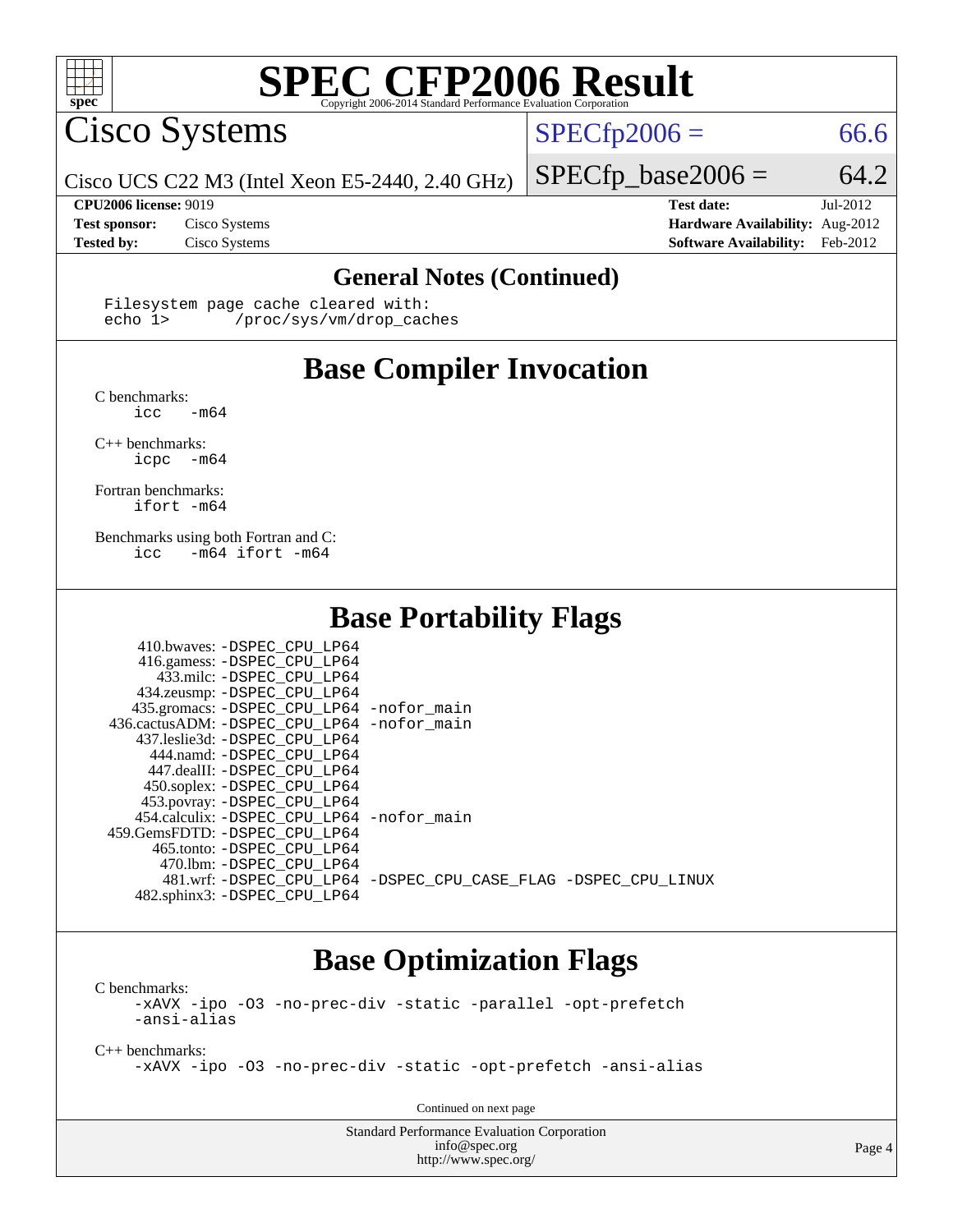

Cisco Systems

 $SPECTp2006 = 66.6$ 

Cisco UCS C22 M3 (Intel Xeon E5-2440, 2.40 GHz)

 $SPECfp\_base2006 = 64.2$ 

**[CPU2006 license:](http://www.spec.org/auto/cpu2006/Docs/result-fields.html#CPU2006license)** 9019 **[Test date:](http://www.spec.org/auto/cpu2006/Docs/result-fields.html#Testdate)** Jul-2012 **[Test sponsor:](http://www.spec.org/auto/cpu2006/Docs/result-fields.html#Testsponsor)** Cisco Systems **[Hardware Availability:](http://www.spec.org/auto/cpu2006/Docs/result-fields.html#HardwareAvailability)** Aug-2012 **[Tested by:](http://www.spec.org/auto/cpu2006/Docs/result-fields.html#Testedby)** Cisco Systems **[Software Availability:](http://www.spec.org/auto/cpu2006/Docs/result-fields.html#SoftwareAvailability)** Feb-2012

## **[Base Optimization Flags \(Continued\)](http://www.spec.org/auto/cpu2006/Docs/result-fields.html#BaseOptimizationFlags)**

[Fortran benchmarks](http://www.spec.org/auto/cpu2006/Docs/result-fields.html#Fortranbenchmarks): [-xAVX](http://www.spec.org/cpu2006/results/res2012q3/cpu2006-20120823-24300.flags.html#user_FCbase_f-xAVX) [-ipo](http://www.spec.org/cpu2006/results/res2012q3/cpu2006-20120823-24300.flags.html#user_FCbase_f-ipo) [-O3](http://www.spec.org/cpu2006/results/res2012q3/cpu2006-20120823-24300.flags.html#user_FCbase_f-O3) [-no-prec-div](http://www.spec.org/cpu2006/results/res2012q3/cpu2006-20120823-24300.flags.html#user_FCbase_f-no-prec-div) [-static](http://www.spec.org/cpu2006/results/res2012q3/cpu2006-20120823-24300.flags.html#user_FCbase_f-static) [-parallel](http://www.spec.org/cpu2006/results/res2012q3/cpu2006-20120823-24300.flags.html#user_FCbase_f-parallel) [-opt-prefetch](http://www.spec.org/cpu2006/results/res2012q3/cpu2006-20120823-24300.flags.html#user_FCbase_f-opt-prefetch)

[Benchmarks using both Fortran and C](http://www.spec.org/auto/cpu2006/Docs/result-fields.html#BenchmarksusingbothFortranandC):

[-xAVX](http://www.spec.org/cpu2006/results/res2012q3/cpu2006-20120823-24300.flags.html#user_CC_FCbase_f-xAVX) [-ipo](http://www.spec.org/cpu2006/results/res2012q3/cpu2006-20120823-24300.flags.html#user_CC_FCbase_f-ipo) [-O3](http://www.spec.org/cpu2006/results/res2012q3/cpu2006-20120823-24300.flags.html#user_CC_FCbase_f-O3) [-no-prec-div](http://www.spec.org/cpu2006/results/res2012q3/cpu2006-20120823-24300.flags.html#user_CC_FCbase_f-no-prec-div) [-static](http://www.spec.org/cpu2006/results/res2012q3/cpu2006-20120823-24300.flags.html#user_CC_FCbase_f-static) [-parallel](http://www.spec.org/cpu2006/results/res2012q3/cpu2006-20120823-24300.flags.html#user_CC_FCbase_f-parallel) [-opt-prefetch](http://www.spec.org/cpu2006/results/res2012q3/cpu2006-20120823-24300.flags.html#user_CC_FCbase_f-opt-prefetch) [-ansi-alias](http://www.spec.org/cpu2006/results/res2012q3/cpu2006-20120823-24300.flags.html#user_CC_FCbase_f-ansi-alias)

**[Peak Compiler Invocation](http://www.spec.org/auto/cpu2006/Docs/result-fields.html#PeakCompilerInvocation)**

[C benchmarks](http://www.spec.org/auto/cpu2006/Docs/result-fields.html#Cbenchmarks):  $\text{icc}$  -m64

[C++ benchmarks:](http://www.spec.org/auto/cpu2006/Docs/result-fields.html#CXXbenchmarks) [icpc -m64](http://www.spec.org/cpu2006/results/res2012q3/cpu2006-20120823-24300.flags.html#user_CXXpeak_intel_icpc_64bit_bedb90c1146cab66620883ef4f41a67e)

[Fortran benchmarks](http://www.spec.org/auto/cpu2006/Docs/result-fields.html#Fortranbenchmarks): [ifort -m64](http://www.spec.org/cpu2006/results/res2012q3/cpu2006-20120823-24300.flags.html#user_FCpeak_intel_ifort_64bit_ee9d0fb25645d0210d97eb0527dcc06e)

```
Benchmarks using both Fortran and C: 
     icc -m64 ifort -m64
```
### **[Peak Portability Flags](http://www.spec.org/auto/cpu2006/Docs/result-fields.html#PeakPortabilityFlags)**

Same as Base Portability Flags

### **[Peak Optimization Flags](http://www.spec.org/auto/cpu2006/Docs/result-fields.html#PeakOptimizationFlags)**

[C benchmarks](http://www.spec.org/auto/cpu2006/Docs/result-fields.html#Cbenchmarks):

 433.milc: [-xAVX](http://www.spec.org/cpu2006/results/res2012q3/cpu2006-20120823-24300.flags.html#user_peakPASS2_CFLAGSPASS2_LDFLAGS433_milc_f-xAVX)(pass 2) [-prof-gen](http://www.spec.org/cpu2006/results/res2012q3/cpu2006-20120823-24300.flags.html#user_peakPASS1_CFLAGSPASS1_LDFLAGS433_milc_prof_gen_e43856698f6ca7b7e442dfd80e94a8fc)(pass 1) [-ipo](http://www.spec.org/cpu2006/results/res2012q3/cpu2006-20120823-24300.flags.html#user_peakPASS2_CFLAGSPASS2_LDFLAGS433_milc_f-ipo)(pass 2) [-O3](http://www.spec.org/cpu2006/results/res2012q3/cpu2006-20120823-24300.flags.html#user_peakPASS2_CFLAGSPASS2_LDFLAGS433_milc_f-O3)(pass 2) [-no-prec-div](http://www.spec.org/cpu2006/results/res2012q3/cpu2006-20120823-24300.flags.html#user_peakPASS2_CFLAGSPASS2_LDFLAGS433_milc_f-no-prec-div)(pass 2) [-prof-use](http://www.spec.org/cpu2006/results/res2012q3/cpu2006-20120823-24300.flags.html#user_peakPASS2_CFLAGSPASS2_LDFLAGS433_milc_prof_use_bccf7792157ff70d64e32fe3e1250b55)(pass 2) [-static](http://www.spec.org/cpu2006/results/res2012q3/cpu2006-20120823-24300.flags.html#user_peakOPTIMIZE433_milc_f-static) [-auto-ilp32](http://www.spec.org/cpu2006/results/res2012q3/cpu2006-20120823-24300.flags.html#user_peakCOPTIMIZE433_milc_f-auto-ilp32) [-ansi-alias](http://www.spec.org/cpu2006/results/res2012q3/cpu2006-20120823-24300.flags.html#user_peakCOPTIMIZE433_milc_f-ansi-alias)

 $470$ .lbm: basepeak = yes

482.sphinx3: basepeak = yes

[C++ benchmarks:](http://www.spec.org/auto/cpu2006/Docs/result-fields.html#CXXbenchmarks)

444.namd:  $-x$ AVX(pass 2)  $-p$ rof-gen(pass 1)  $-p$ po(pass 2)  $-03$ (pass 2) [-no-prec-div](http://www.spec.org/cpu2006/results/res2012q3/cpu2006-20120823-24300.flags.html#user_peakPASS2_CXXFLAGSPASS2_LDFLAGS444_namd_f-no-prec-div)(pass 2) [-prof-use](http://www.spec.org/cpu2006/results/res2012q3/cpu2006-20120823-24300.flags.html#user_peakPASS2_CXXFLAGSPASS2_LDFLAGS444_namd_prof_use_bccf7792157ff70d64e32fe3e1250b55)(pass 2) [-fno-alias](http://www.spec.org/cpu2006/results/res2012q3/cpu2006-20120823-24300.flags.html#user_peakCXXOPTIMIZEOPTIMIZE444_namd_f-no-alias_694e77f6c5a51e658e82ccff53a9e63a) [-auto-ilp32](http://www.spec.org/cpu2006/results/res2012q3/cpu2006-20120823-24300.flags.html#user_peakCXXOPTIMIZE444_namd_f-auto-ilp32)

Continued on next page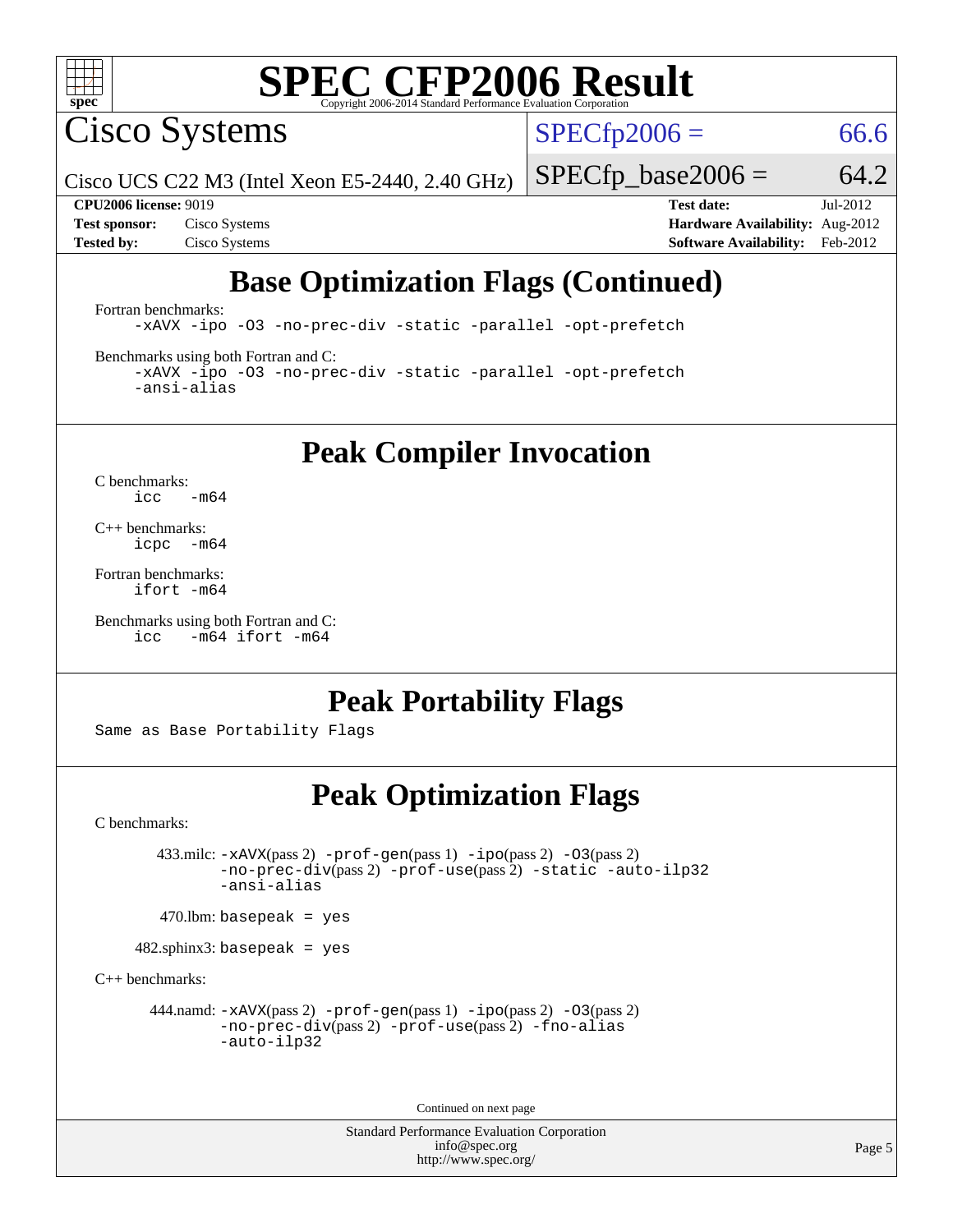

Cisco Systems

 $SPECfp2006 = 66.6$  $SPECfp2006 = 66.6$ 

Cisco UCS C22 M3 (Intel Xeon E5-2440, 2.40 GHz)

 $SPECTp\_base2006 = 64.2$ 

**[Tested by:](http://www.spec.org/auto/cpu2006/Docs/result-fields.html#Testedby)** Cisco Systems **[Software Availability:](http://www.spec.org/auto/cpu2006/Docs/result-fields.html#SoftwareAvailability)** Feb-2012

**[CPU2006 license:](http://www.spec.org/auto/cpu2006/Docs/result-fields.html#CPU2006license)** 9019 **[Test date:](http://www.spec.org/auto/cpu2006/Docs/result-fields.html#Testdate)** Jul-2012 **[Test sponsor:](http://www.spec.org/auto/cpu2006/Docs/result-fields.html#Testsponsor)** Cisco Systems **[Hardware Availability:](http://www.spec.org/auto/cpu2006/Docs/result-fields.html#HardwareAvailability)** Aug-2012

# **[Peak Optimization Flags \(Continued\)](http://www.spec.org/auto/cpu2006/Docs/result-fields.html#PeakOptimizationFlags)**

```
 447.dealII: basepeak = yes
       450.soplex: basepeak = yes
     453.povray: -xAVX(pass 2) -prof-gen(pass 1) -ipo(pass 2) -03(pass 2)
                -no-prec-div(pass 2) -prof-use(pass 2) -unroll4 -ansi-alias
Fortran benchmarks: 
      410.bwaves: -xAVX -ipo -O3 -no-prec-div -opt-prefetch -parallel
                -static
      416.gamess: -xAVX(pass 2) -prof-gen(pass 1) -ipo(pass 2) -O3(pass 2)
                -no-prec-div(pass 2) -prof-use(pass 2) -unroll2
                -inline-level=0 -scalar-rep- -static
      434.zeusmp: basepeak = yes
      437.leslie3d: basepeak = yes
  459.GemsFDTD: -xAVX(pass 2) -prof-gen(pass 1) -ipo(pass 2) -O3(pass 2)
               -no-prec-div(pass 2) -prof-use(pass 2) -unroll2
               -inline-level=0 -opt-prefetch -parallel
       465.tonto: -xAVX(pass 2) -prof-gen(pass 1) -po(pass 2) -03(pass 2)
                -no-prec-div(pass 2) -prof-use(pass 2) -inline-calloc
                -opt-malloc-options=3-auto-unroll4
Benchmarks using both Fortran and C: 
     435.gromacs: basepeak = yes
 436.cactusADM:basepeak = yes 454.calculix: -xAVX -ipo -O3 -no-prec-div -auto-ilp32 -ansi-alias
        481 \text{.m}: basepeak = yes
                     The flags files that were used to format this result can be browsed at
```
<http://www.spec.org/cpu2006/flags/Intel-ic12.1-official-linux64.20120425.html> <http://www.spec.org/cpu2006/flags/Cisco-Platform-Settings-V1.2.html>

You can also download the XML flags sources by saving the following links: <http://www.spec.org/cpu2006/flags/Intel-ic12.1-official-linux64.20120425.xml> <http://www.spec.org/cpu2006/flags/Cisco-Platform-Settings-V1.2.xml>